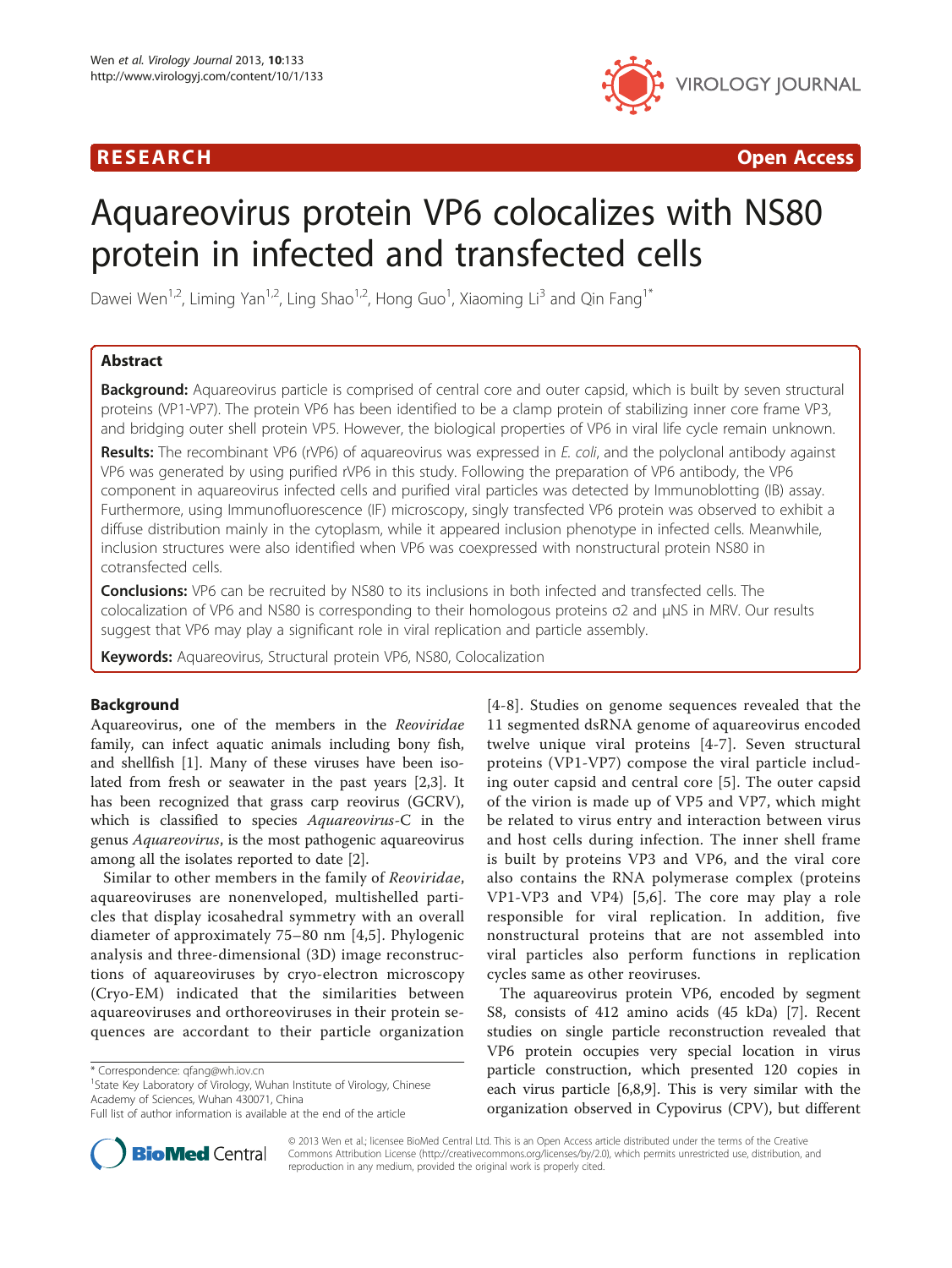from that of the mammalian orthoreoviruses (MRV) and avian orthoreoviruses (ARV) cores where 150 protruding molecules were found [\[1](#page-7-0),[10](#page-7-0)]. In addition, bioinformatics analysis indicated that aquareovirus VP6 and MRV σ2 share the amino acid sequence identity ranging from 20% to 22%. Although there is high sequence conservation in their C-terminals, and the conserved sequence distributions are across most of the protein lengths including their similar secondary structure prediction profiles [[11\]](#page-7-0). In MRV, σ2 is reported to be required for forming stable core-like particles with  $\lambda$ 1, and/or as a clamp for stabilizing the λl shell [\[11,12](#page-7-0)]. In this regards, it is suggested that VP6 may play similar role as σ2 in MRV during viral replication and assembly.

Reovirus replication and assembly are thought to occur within viroplasms or viral inclusions that form in the cytoplasm of infected cells [\[13,14](#page-7-0)]. Similar to other reoviruses, aquareovirus replication and assembly occur in cytoplasmic inclusion structures, and the NS80 protein has been demonstrated to play critical role in inclusion formation in both infected and transfected cells [[15,16\]](#page-7-0). Previous investigation in our lab identified that there is an interaction between NS80 and VP6 by the yeast two-hybrid (Y2H) system [[17\]](#page-7-0). In addition, the nonstructural protein NS80 was verified to be essential for viral cytoplasmic inclusion structure formation, and it can recruit NS38 and minor core protein VP4 to its inclusions [[15,16](#page-7-0)]. However, the biological properties of VP6 involved in inclusion formation or viral replication remain unknown.

To characterize aquareovirus VP6 and define its relationship with NS80 protein in virus replication and assembly, we currently investigated the biological properties of VP6 in both infected and transfected cells in this study. We detected that VP6 protein exhibited a diffuse distribution in singly transfected cells utilizing Immunofluorescence (IF) assay, while it appeared inclusion phenotype in infected cells. Again, we also identified inclusion like structures when VP6 was cotransfected with nonstructural protein NS80. The evidence that NS80 recruited VP6 in cotransfected cells and the both proteins co-localization suggest that VP6 may be recruited by NS80 in infected cells. The data provide a reliable evidence for further study of the VP6 function during aquareovirus replication and assembly.

### Results

### Expression and purification of VP6 in vitro

SDS-PAGE analysis of recombinant VP6 (rVP6) protein expression *in vitro* showed that the time course expression of rVP6 appeared gradually increased by IPTG inducing at 1, 2, 3, 4, 5 h respectively. The His-tag fusion VP6 protein was expressed correctly with a molecular mass of about 48 kDa as shown in Figure 1A, which was consistent with rVP6 predicted size because the increased 3 kDa is related to N-terminal tag in pRSET vector. Further IB analysis indicated that the expressed fusion protein rVP6 was able to bind immunologically to anti-His-tag monoclonal antibody (Figure 1A'), suggesting that rVP6 protein was induced by IPTG, and the expressed product is the interest fusion protein. Given that the expressed protein is His-tagged fusion protein,  $Ni<sup>2+</sup>$ -Chelating resin column was used in the further purification of the fusion protein. As shown in Figure 1B, the purified rVP6 appeared nearly single band corresponding to the molecular weight of the interest protein in comparison with unpurified cell lysates. Furthermore, the purified rVP6 protein and its cell lysate could react immunologically with GCRV polyclonal antibody (Figure 1B and 1B'), implying that the recombinant VP6 fusion protein is GCRV related antigen that belongs to viral structural proteins. The above SDS-PAGE and IB analyses showed that VP6 protein was induced by IPTG, and the results also indicated the purified rVP6 is qualified for antibody preparation.

# Detection of the VP6 protein in GCRV infected CIK cell lysate

Subsequently, we performed experiments to detect VP6 protein in aquareovirus infected cells by using prepared mouse anti-VP6 polyclonal antibody. Indirect IF examination showed that VP6 protein in viral infected cells could be detected with VP6 antibody. As shown in Figure [2A](#page-2-0), VP6 expression in infected cells presented to distribute mainly in the cytoplasm with punctuate appearance, whereas no fluorescence presented in mock infected cells (IF data not shown), indicating that the VP6 antibody can immunologically recognize VP6 protein in virus infected cells. To verify if the antibody is specific to VP6 protein in aquareovirus particles, we purified virion from infected cell culture supernatant.



Figure 1 Identification and purification of recombinant VP6 protein in vitro. A: SDS-PAGE analysis of induced recombinant VP6 expression. M, standard protein marker; Lane 1, expression of pREST empty vector induced by IPTG for 3 h; 2–7, expressed recombinant VP6 cell lysate pellet induced by IPTG for 0, 1, 2, 3, 4, 5 h respectively. A': Western blotting analysis corresponding to lane 1–7 in A with His-tag monoclonal antibody. B: SDS-PAGE analysis of the purified rVP6 protein. Lane 1, recombinant VP6 cell lysate; Lane 2, 3, purified rVP6. B': Western blot analysis of purified rVP6 protein matching lane 1–3 in B with rabbit anti-GCRV antibody. Arrows indicate rVP6 protein.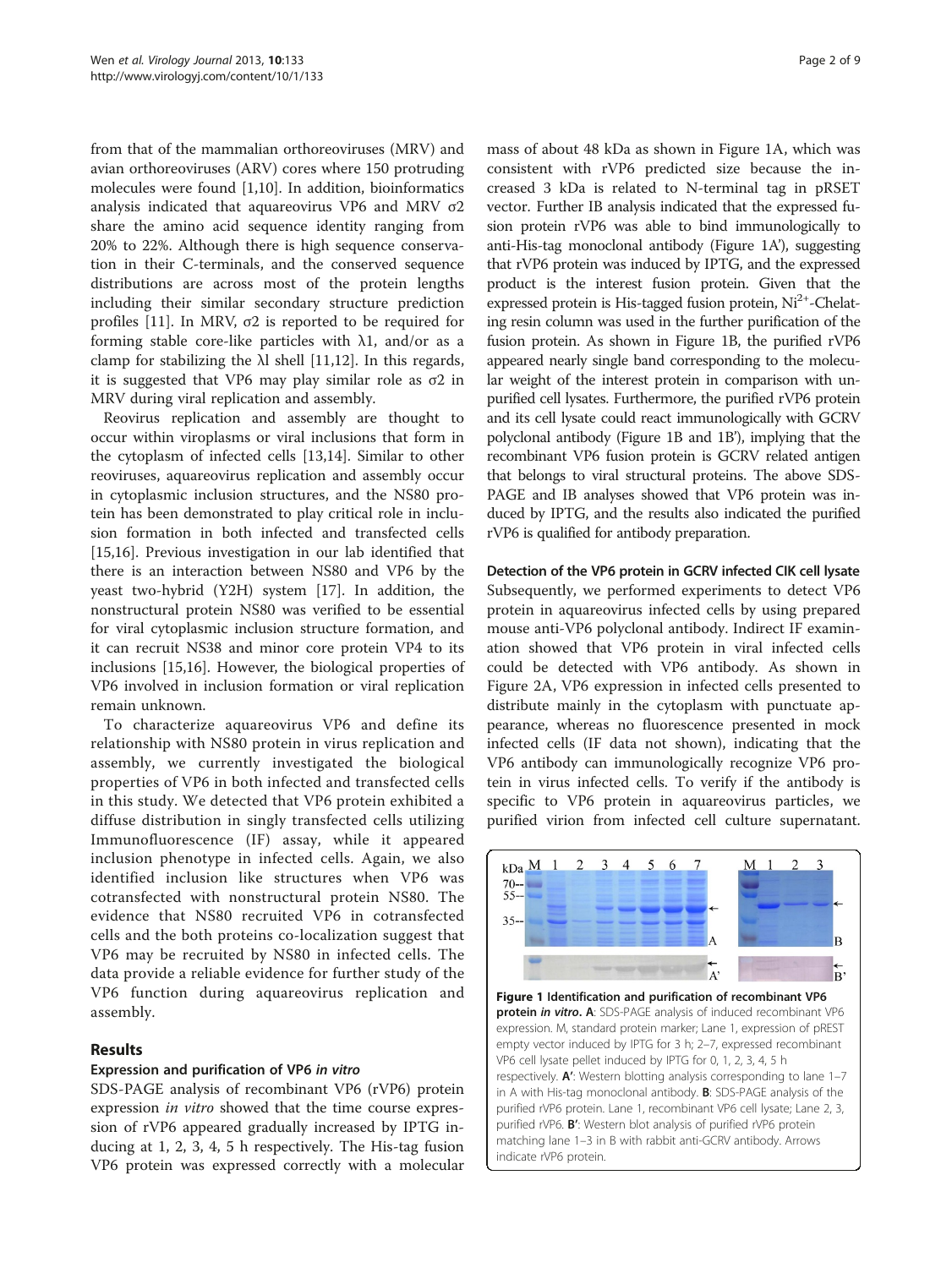<span id="page-2-0"></span>

The transmission electron microscopy image, as shown in Figure 2B, indicated that viral particles were highly purified. Further IB analysis was also conducted with infected cell lysates and purified virus particles as well as rVP6 as positive control. Following result showed a specific immunological band crossing with aquareovirus infected cell lysates and purified virion with molecular weight at about 45 kDa. The target band of His-tag fusion rVP6 is a little higher than that of original VP6, which is corresponding to the expected size of rVP6 (Figure 2C). No visible band could be detected with the mock infected CIK cells.

# Single VP6 expression is diffusely distributed in transfected cells in the absence of other viral proteins

To understand the nature of single VP6 expression, we investigated the intracellular distribution of single VP6 expression in transfected cells. For this purpose, the GFP-tagged VP6 (pEGFP-VP6), and non-tagged VP6 (pCI-VP6) recombinants were transfected into Vero cells respectively, and pEGFP vector was used as control in this experiment. Immunofluorescence results indicated that the GFP-fused VP6 protein expressed in transfected cells was mainly diffusely distributed in the cytoplasm, and the dispersed phenotype was confirmed by nonfusion VP6 expression in pCI-VP6 transfected cells (Figure [3A](#page-3-0) and [3B](#page-3-0)). As control, the GFP was diffusely distributed throughout all the cells including cytoplasm

and nucleus (Figure [3C](#page-3-0)). Apparently, the phenotype of singly expressed VP6 in transfected cells appeared different from its distribution in viral infected cells. To further determine the correctness of recombinant protein expressed in transfected cells, all the cell lysates were subjected to SDS-PAGE, followed by immunoblotting with mouse anti-VP6 polyclonal serum. The IB result, as shown in Figure [3D](#page-3-0), identified that the expression of GFP-tagged VP6 and non-tagged VP6 proteins in transfected cells produced specific immunological bands with VP6 antibody. The corresponding molecular weight is about 71 kDa for GFP-VP6 and 45 kDa for VP6 respectively, which were consistent with their predicted protein value, and no specific band was detected with the GFP and mock transfected cells. The results verified that all the recombinants were correctly expressed in transfected cells.

# VP6 colocalized with NS80 in virus infected cells

To identify if there is a colocalization between VP6 and nonstructural protein NS80 in virus infected cells, we examined the subcellular localization of NS80 as well as VP6 by immunostaining with specific antibodies (anti-VP6 and anti-NS80 polycloncal antibodies) at different times post infection. Following results revealed that VP6 and NS80 were first detectable at 6 h p.i., which appeared at the same location as small immunofluorescence spots that scattered in the cytoplasm (Figure [4](#page-4-0)A).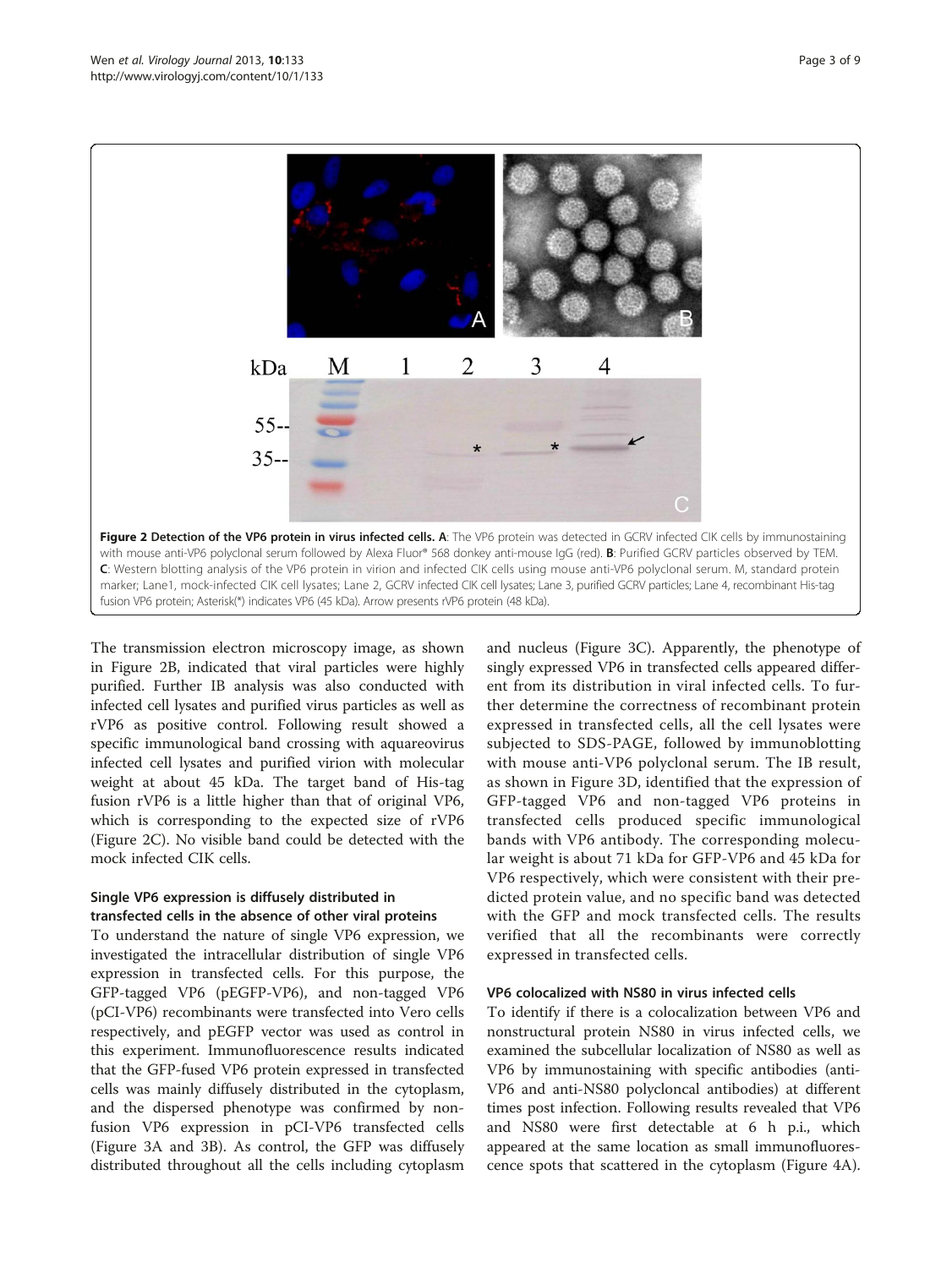<span id="page-3-0"></span>

As infection progressed, VP6 and NS80 remained in the inclusions with obvious colocalization at 12 and 18 h p.i. (Figure [4](#page-4-0)B and [4](#page-4-0)C), while no VP6 and NS80 expression was detected in mock infected cells (data not shown). These results confirmed that VP6 has colocalization with NS80 in virus infected cells.

# VP6 localized to globular inclusions when coexpressed with NS80 in transfected cells

To determine whether NS80 could alter the dispersed phenotype of VP6 in singly transfected cells, we performed experiments to cotransfect the plasmids expressing GFP, GFP-VP6, and VP6 with pCI-NS80

recombinant respectively into Vero cells, and conducted IF analysis. As shown in Figure [5A](#page-5-0), the inclusion structures appeared when GFP-tagged VP6 cotransfected with NS80, which was clearly different from that of GFP-VP6 protein expressed solely. Besides, when VP6 and NS80 were expressed in cotransfected cells, as expected, the VP6 and NS80 proteins were observed to colocalize in cytoplasmic inclusions (Figure [5B](#page-5-0)), while GFP could not colocalize with NS80 in transfected cells (Figure [5C](#page-5-0)). Taking together, the results indicated both GFP-VP6 and VP6 could colocalize with NS80, demonstrating that VP6 can be recruited by NS80 to its inclusions.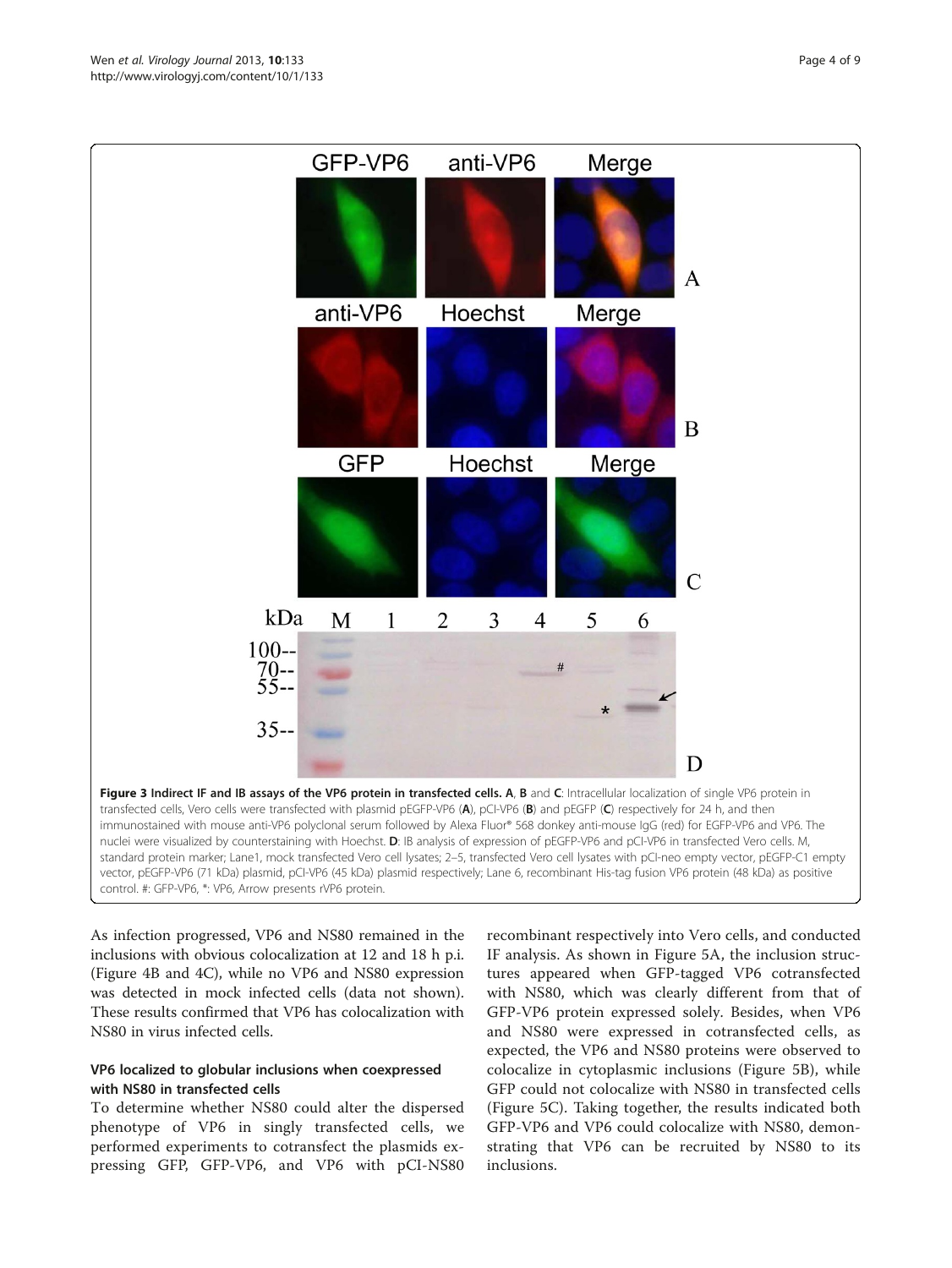<span id="page-4-0"></span>

### **Discussion**

Reovirus factories were determined to contain fully and partially assembled viral particles, viral proteins, doublestranded RNA, and cell factors [\[18,19](#page-7-0)]. It has been recognized that these multiplex modules are highly organized dynamic spacial structures that support viral genome replication and particle assembly [\[20,21](#page-7-0)]. As a structural protein of aquareovirus, VP6 exhibited as nodules on the surface of inner capsid, and also known as the counterpart of protein σ2 in MRV [[11\]](#page-7-0). It suggests that VP6 may play a role in viral inclusion formation and particle assembly.

Previously, we demonstrated that the NS80 was able to form inclusions in both infected and transfected cells, and also could recruit NS38 or VP4 to its inclusion. In this study, we detected that VP6 expression appeared as inclusion phenotype in the cytoplasm in virus infected cells by IF, and the correct expression of VP6 was also confirmed utilizing IB assay. In addition, time course infection experiments indicated that colocalization of VP6 and NS80 could be initially detected at 6 h post infection. As infection progressed, VP6 and NS80 remained in the inclusions as they grew in size and moved to the perinuclear region in infected cells. Further cotransfection with VP6 and NS80 expressing plasmids indicated that VP6 colocalized with NS80 in inclusion structures, which was totally in contrast to diffused distribution pattern when VP6 was singly expressed in transfected cells, suggesting that VP6 could be recruited by NS80 to inclusions. These inclusion structures resembled the globular phase-dense viral factories in infected CIK cells. These results proved that NS80 can recruit VP6 to its inclusions and supported our previous conclusion that NS80 can recruit viral proteins to its inclusions [[16\]](#page-7-0).

It may need to note that VP6 was found to colocalize with NS80 in cytoplasm in both transfected and virus infected cells in this study. This result is corresponding to the colocalization of their homologous proteins σ2 and  $\mu$ NS in MRV [\[22](#page-7-0)], but different from σA and  $\mu$ NS in ARV because σA can not be recruited by μNS to its inclusions [[23\]](#page-7-0). As previously reported, no enzymatic activity has been ascribed to the core nodule protein σ2 in MRV. The significance of a dsRNA-binding activity of σ2 remains unknown [[24\]](#page-7-0), but a comparable activity of the ARV homolog σA has been shown to play a role in combating cellular antiviral responses [[25](#page-7-0)-[27\]](#page-7-0). This suggests that there may be a different mechanism between aquareovirus and ARV. In addition, intracellular posttranslational cleavage of σA was found in ARV [\[28](#page-7-0)], but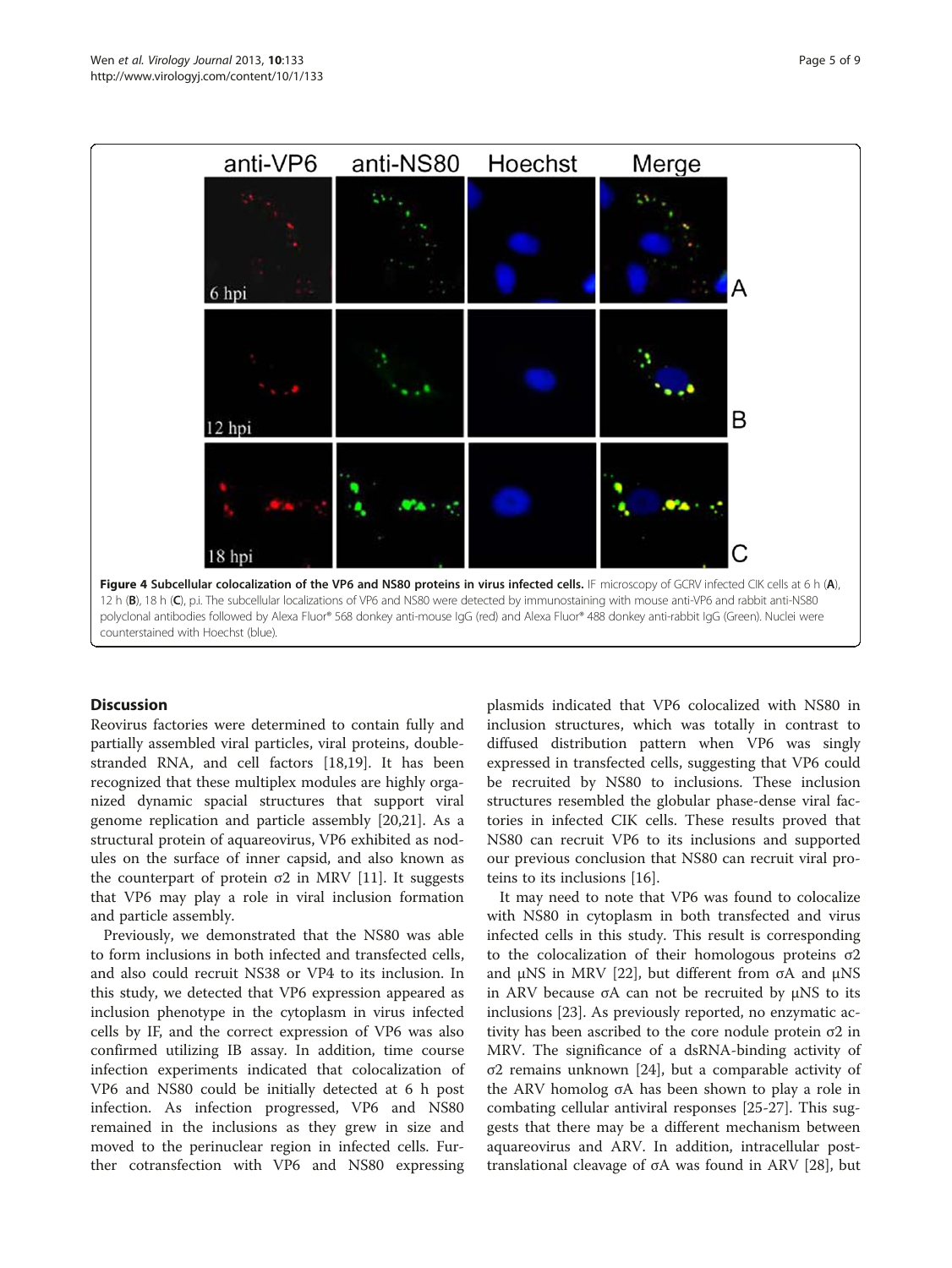<span id="page-5-0"></span>

not observed in σ2 of MRV or in VP6 of aquareovirus, hinting that VP6 is more close to MRV σ2 in some biological properties. The results of VP6 colocalization with NS80 in cells suggest that the core protein component VP6 might be expressed and assembled in viral factory of the cytoplasm, similar to the  $\sigma$ 2 and  $\mu$ NS in MRV [[22\]](#page-7-0). However, the dsRNA binding or other properties of VP6 involved in viral replication events need to be further defined.

The recombinant VP6 was expressed in prokaryotic cells and the polyclonal anti-VP6 antibody was generated utilizing purified rVP6. Following the preparation of VP6 polyclonal antibody, the VP6 protein was detected in infected cell lysates and purified particles. In addition, we identified that the singly expressed VP6 appeared diffused distribution mainly in the cytoplasm in transfected cells. However, the expression of VP6 in aquareovirus infected CIK cells was shown in inclusion-like structures, which was confirmed by coexpressing VP6 with NS80 protein in cotransfected Vero cells. Our results provide a reliable evidence for further studying the VP6 function during aquareovirus replication and assembly.

# Conclusion

The results provided in this study indicate that VP6, which is a component of the aquareovirus particle, colocalized with NS80 in cotransfected as well as in infected cells, suggesting that VP6 can be recruited by NS80 to its inclusions. Our results laid a foundation for further studies aimed at understanding the function of VP6 in viral replication and particle assembly.

# Methods

# Cells and virus

CIK (Ctenopharyngodon idellus kidney) cells were used for viral infection, and Vero cells were prepared for cell transfection in this study. The CIK and Vero cells were cultivated in Eagle's minimum essential medium (Eagle's MEM, Invitrogen, USA), and Dulbecco's Modification of Eagle's Medium (DMEM, Invitrogen, USA) supplemented with 10% of fetal bovine serum (FBS), respectively. The original strain of aquareovirus-C GCRV-873, isolated and stored at author's laboratory [[29](#page-7-0),[30\]](#page-8-0), was used in this study.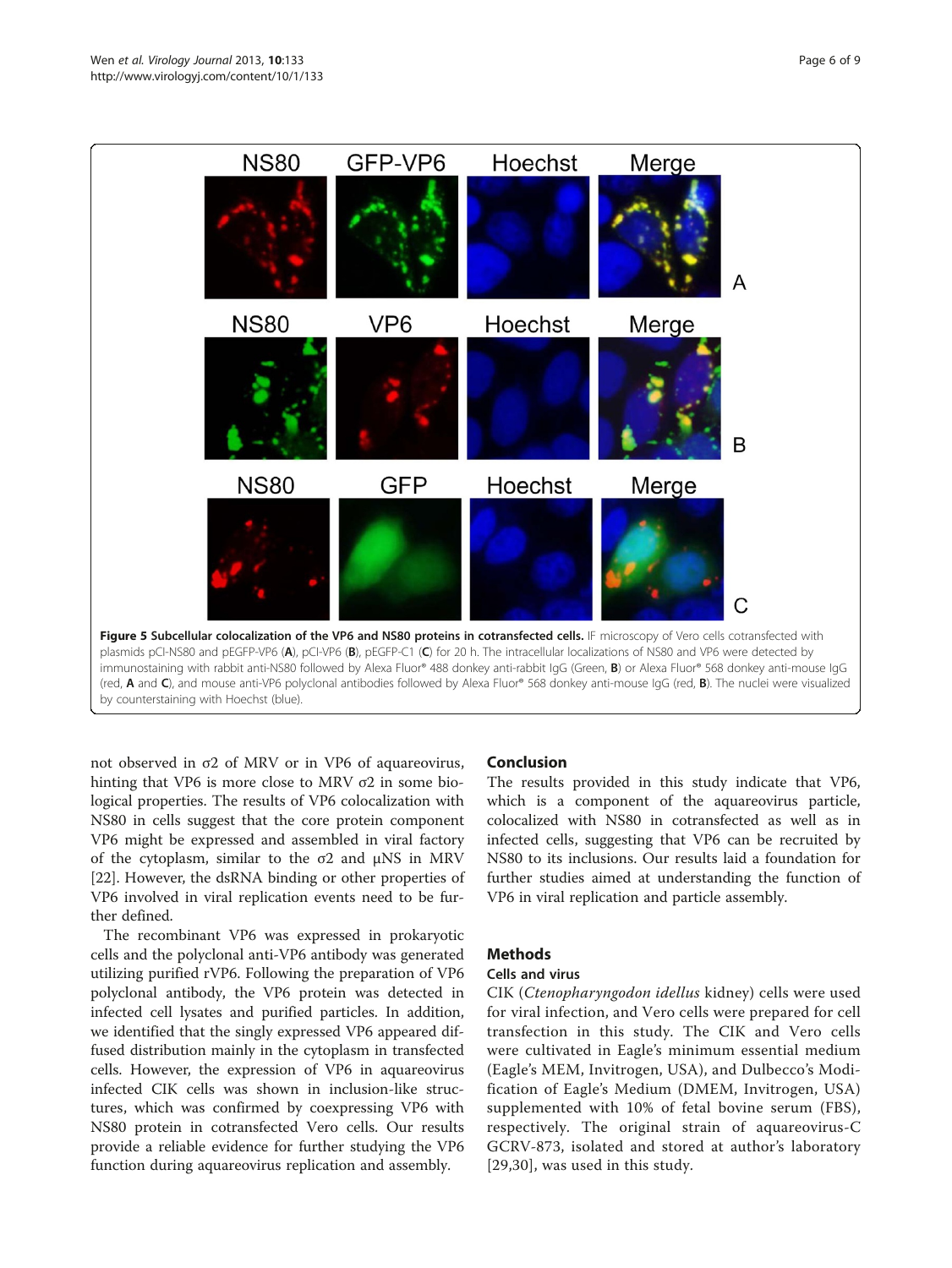#### Reagents and antibodies

T7 expression system (pRSET vector with BL21 (DE3) pLysS, and ProBond Resin) used for recombinant protein expression and purification plus Lipofectamine 2000 for transfection were the products of Invitrogen (Invitrogen, Carlsbad, USA). pCI-neo vector was purchased from Promega Co. (Promega USA). pEGFP-C1 vector was the product of Clontech Co. (Clontech,USA). All restriction enzymes were obtained from Takara Bio Inc. (Takara, Dalian, China) unless otherwise stated.

Rabbit or mouse polyclonal antibodies against GCRV-873 and NS80 were raised in our laboratory as reported previously [\[15,16](#page-7-0)[,31](#page-8-0)]. His-tag monoclonal antibody was the product of Santa Cruz Biotechnology, inc. Alexa Fluor® 568 donkey anti-mouse  $IgG(H+L)$  (Red) and Alexa Fluor<sup>®</sup> 488 donkey anti-rabbit IgG(H+L) (Green) were purchased from Invitrogen Co. (Invitrogen, Carlsbad, USA).

#### Recombinant plasmid constructions

To generate the recombinant that expresses VP6 in pRSET vector, the primers of S8 segment were designed based on GenBank sequences (AF403394), and restriction enzyme digestion sites were introduced at 5′ end of each primer pairs. The sense primer was: 5'CATGGATCCATGGCACAGCGTCAGTTT 3'(Bam-H I underlined) and the antisense primer was: 5'G CTAAGCTTTTAGACGAACATCGCCTG3'(Hind III underlined). For the expression of VP6 in eukaryotic cells, the S8 gene was cloned into pCI-neo vector. The sense primer was: CATGAATTCATTTTGTGATGGC ACAGCGTC3' (EcoR I underlined) and the antisense primer: 5' GCTTCTAGACAGTTAGACGAACATCGC CTG3'. (Xba I underlined). The pEGFP-C1 vector was also used to generate construct for the expression of Aequorea victoria enhanced green fluorescence protein (GFP) fusing to the N-terminus of the VP6 protein. The NS80 recombinant used in this study was previously described [[15,16\]](#page-7-0). The correctness of the constructed recombinants was assessed by using regular enzyme digestion and plasmid sequencing (Invitrogen Biotechnology Inc, Shanghai, China).

Expression of recombinant VP6 and antiserum preparation To express rVP6 in *E. coli*, the positive recombinant transformant was grown in SOB medium as described previously [\[15\]](#page-7-0). After being induced by IPTG for 1 h, 2 h, 3 h, 4 h, 5 h at 28°C, all the lysate extracts of expressed bacteria were resuspended in phosphatebuffered saline (PBS), and stored at −30°C for further analysis. The purification of His-tag fused rVP6 protein was performed according to the ProBond™ Resin kit instruction. The preparation of VP6 polyclonal antibody either in New Zealand white rabbits or BALB/C mice was performed according to regular method in our lab as described previously [\[31\]](#page-8-0). The entire protocol and the animal experiments were approved by the Ethics Committee of Wuhan Institute of Virology, CAS.

# Infection, virus purification and transmission electron microscopy (TEM)

To carry out infection assay, CIK monolayers were infected with aquareoviruses at a multiplicity of infection (MOI) of 5 PFU/cell. Following 30 min of adsorption, cells were washed with 1xPBS to remove the inoculums, and fresh medium supplemented with 2% of fetal bovine serum (MEM-2) was added for viral propagation at 28°C. The virus-infected CIK cells could be fixed for Immunofluorescence (IF) assay when the cytopathic effects (CPE) were observed. In addition, the rest viral infected cell supernatants were collected at 48h post-infection (p.i.) for further viral particle purification. The intact virion was isolated by using CsCl density gradient centrifugation, and purified virus particles were examined under transmission electron microscope (Hitachi 7000-FA) as described elsewhere [[32\]](#page-8-0).

### SDS-PAGE and Immunoblotting analyses

For protein identification and immunoblotting (IB) analyses, cell lysates were collected, pelleted and resuspended in PBS, and then resolved by 10% sodium docecyl sulfate - polyacrylamide gel electrophoresis (SDS-PAGE). All samples in gels were transferred to polyvinylidene fluoride (PVDF) membranes by a semidry transfer cell (Bio-Rad, California, USA) for 45 min at 100 mA. As usual, resulting protein bands were detected by developing with nitrobluetetrazolium (NBT) /5-bromo,4-chloro,3-indolylphosphate (BCIP) alkaline phosphatase (AP) substrate solution according to the methods as described previously [[16](#page-7-0),[31\]](#page-8-0).

### Transfection and Immunofluorescence microscopy

The recombinant pEGFP-VP6, pCI-VP6 and pCI-NS80 plasmids as well as control plasmid pEGFP were used for either single transfection or cotransfection into Vero cells respectively. The transfection experiments were carried out by using established method in our laboratory [\[15,16](#page-7-0)[,31\]](#page-8-0). Briefly, monolayers of Vero cells were transfected with indicated plasmid DNA mixed with Lipofectamine 2000 transfection reagent according to the manufacturer's instructions. At 18-20 h posttransfection (p.t.), cells were subjected to fluorescence microscopy observarion. Besides, for IF microscopy, transfected or infected cells were fixed for 20 min at room temperature (RT) with 4% paraformaldehyde in PBS, and then permeabilized with 0.2% TritonX-100 for 10 min. Permeabilized cells were blocked with PBS containing 3% bovine serum albumin (PBS-BSA) prior to incubation with primary VP6 specific antibody diluted in PBS-BSA. Hoechst staining was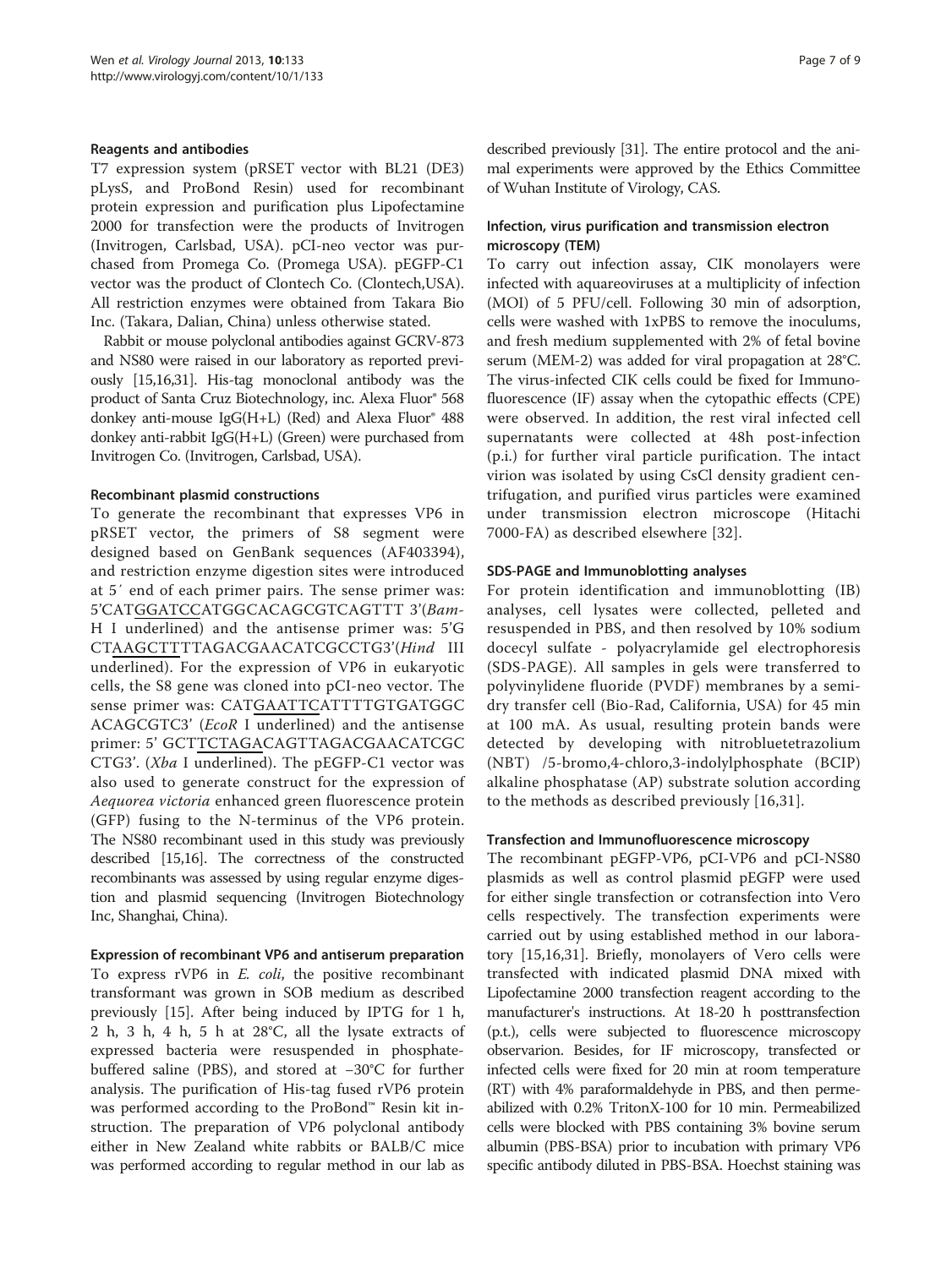<span id="page-7-0"></span>applied to detect the cell nucleus in this study. All the tested samples were observed using Olympus-IX51 inverted microscope equipped with phase and fluorescence optics. Collected images were processed with Pro-Eexpress 6.3 (Olympus) and Photoshop (Adobe Systems).

#### **Abbreviations**

GCRV: Grass carp reovirus; Eagle's MEM: Eagle's minimum essential medium; DMEM: Dulbecco's Modification of Eagle's Medium; IF: Immunofluorescence; IB: immunoblotting; PVDF: polyvinylidene fluoride; NBT: nitrobluetetrazolium; BCIP: 5-bromo,4-chloro,3-indolylphosphate; AP: Alkaline phosphatase; RT: Room temperature.

#### Competing interests

The authors declare that they have no competing interests.

#### Authors' contributions

QF designed the experiments. DW, LY carried out the experiments. LS, HG participated in partial work of recombinant plasmid constructions. QF, DW, LY and HG analyzed the data, QF, XL wrote the paper. All authors read and approved the final manuscript.

#### Acknowledgements

We express our sincere gratitude to Xiaoyun Sun and Xiuxiu Mao for their technical help with experiments in this work.

#### Funding

This work was supported in part by funding from the National Natural Science Foundation of China (grants: 31072233, 31172434), and National Basic Research Program of China (973 Program, 2009CB118701). The funders had no role in study design, data collection and analysis, decision to publish, or preparation of the manuscript.

#### Author details

<sup>1</sup>State Key Laboratory of Virology, Wuhan Institute of Virology, Chinese Academy of Sciences, Wuhan 430071, China. <sup>2</sup>University of the Chinese Academy of Sciences, Beijing 100039, China. <sup>3</sup>School of Basic Medical Sciences, Wuhan University, Wuhan 430072, China.

#### Received: 8 February 2013 Accepted: 25 April 2013 Published: 27 April 2013

#### References

- Mertens PPC, Attoui H, Duncan R, Dermody TS, et al: The Double Stranded RNA viruses. In Virus Taxonomy. Ninth Report of the International Committee on Taxonomy of Viruses. Edited by King AMQ, Adams MJ, Carstens EB, Lefkowitz EJ. Oxford: Elsevier; 2011:497–650.
- 2. Rangel AA, Rockemann DD, Hetrick FM, Samal SK: Identification of grass carp hemorrhage virus as a new genogroup of aquareovirus. J Gen Virol 1999, 80:2399–2402.
- 3. Mohd Jaafar F, Goodwin AE, Belhouchet M, Merry G, Fang Q, Cantaloube JF, Biagini P, de Micco P, Mertens PP, Attoui H: Complete characterisation of the American grass carp reovirus genome (genus Aquareovirus: family reoviridae) reveals an evolutionary link between aquareoviruses and coltiviruses. Virology 2008, 373:310–321.
- 4. Shaw AL, Samal SK, Subramanian K, Prasad BV: The structure of aquareovirus shows how different geometries of the two layers of the capsid are reconciled to provide symmetrical interactions and stabilization. Structure 1996, 15:957-968.
- 5. Fang Q, Shah S, Liang Y, Zhou ZH: 3D reconstruction and capsid protein character-ization of grass carp reovirus. Sci China C Life Sci 2005, 48:593–600.
- Cheng L, Fang Q, Shah S, Atanasov IC, Zhou ZH: Subnanometer-resolution structures of the grass carp reovirus core and virion. J Mol Biol 2008, 382:213–222.
- Attoui H, Fang Q, Mohd Jaafar F, Cantaloube JF, Biagini P, de Micco P, de Lamballerie X: Common evolutionary origin of aquareoviruses and orthoreoviruses revealed by genome characterization of golden shiner reovirus, grass carp reovirus, striped bass reovirus and golden ide

reovirus (genus Aquareovirus, family Reoviridae). J Gen Virol 2002, 83:1941–1951.

- 8. Cheng L, Zhu J, Hui WH, Zhang X, Honig B, Fang Q, Zhou ZH: Backbone model of an aquareovirus virion by cryo-electron microscopy and<br>bioinformatics. *I Mol Biol* 2010, 397:852-863
- bioinformatics. *J Mol Biol* 2010, 397:852–863.<br>9. Zhang X, Jin L, Fang Q, Hui WH, Zhou ZH: 3.3 Å cryo-EM structure of a nonenveloped virus reveals a priming mechanism for cell entry. Cell 2010, 141:472–482.
- 10. Zhang X, Tang J, Walker SB, O'Hara D, Nibert ML, Duncan R, Baker TS: Structure of avian orthoreovirus virion by electron cryomicroscopy and image reconstruction. Virology 2005, 343:25–35.
- 11. Kim J, Tao Y, Reinisch KM, Harrison SC, Nibert ML: Orthoreovirus and aquareovirus core proteins: conserved enzymatic surfaces, but not protein–protein interfaces. Virus Res 2004, 101:15–28.
- 12. Reinisch KM, Nibert ML, Harrison SC: Structure of the reovirus core at 3.6 Å resolution. Nature 2000, 404:960–967.
- 13. Broering TJ, Parker JS, Joyce PL, Kim J, Nibert ML: Mammalian reovirus nonstructural protein microNS forms large inclusions and colocalizes with reovirus microtubule-associated protein micro 2 in transfected cells. J Virol 2002, 76:8285–8297.
- 14. Broering TJ, Arnold MM, Miller CL, Hurt JA, Joyce PL, Nibert ML: Carboxyl-proximal regions of reovirus nonstructural protein μNS necessary and sufficient for forming factory-like inclusions. J Virol 2005, 79:6194–6206.
- 15. Fan C, Shao L, Fang Q: Characterization of the nonstructural protein NS80 of grass carp reovirus. Arch Virol 2010, 155:1755–1763.
- 16. Shao L, Guo H, Yan LM, Liu H, Fang Q: Aquareovirus NS80 recruits viral proteins to its inclusions, whose formation is dominated by NS80 Cterminal domain. PLoS One 2013, <sup>8</sup>(2):e55334. doi[:10.1371/journal.](http://dx.doi.org/10.1371/journal.pone.0055334) [pone.0055334.](http://dx.doi.org/10.1371/journal.pone.0055334)
- 17. Cai L, Sun XY, Shao L, Fang Q: Functional investigation of grass carp reovirus nonstructural protein NS80. Virol J 2011, 8:168–178.
- 18. Zweerink HJ, Morgan EM, Skyler JS: Reovirus morphogenesis: characterization of subviral particles in infected cells. Virology 1976, 73:442–453.
- 19. Miller CL, Arnold MM, Broering TJ, Hastings CE, Nibert ML: Localization of mammalian orthoreovirus proteins to cytoplasmic factory-like structures via nonoverlapping regions of microNS. J Virol 2010, 84:867–882.
- 20. Eichwald C, Rodriguez JF, Burrone OR: Characterization of rotavirus NSP2/ NSP5 interactions and the dynamics of viroplasm formation. J Gen Virol 2004, 85:625–634.
- 21. Patton JT, Silvestri LS, Tortorici MA, Vasquez-Del Carpio R, Taraporewala ZF: Rotavirus genome replication and morphogenesis: role of the viroplasm. Curr Top Microbiol Immunol 2006, 309:169–187.
- 22. Broering TJ, Kim J, Miller CL, Piggott CD, Dinoso JB, Nibert ML, Parker JS: Reovirus nonstructural protein μNS recruits viral core surface proteins and entering core particles to factory-like inclusions. J Virol 2004, 78:1882–1892.
- 23. Tourís-Otero F, Cortez-San M, Martínez-Costas J, Benavente J: Avian reovirus morphogenesis occurs within viral factories and begins with the selective recruitment of <sup>σ</sup>NS and <sup>λ</sup>A to <sup>μ</sup>NS inclusions. J Mol Biol 2004, 341:361–374.
- 24. Dermody TS, Schiff LA, Nibert ML, Coombs KM, Fields BN: The S2 gene nucleotide sequences of prototype strains of the three reovirus serotypes: characterization of reovirus core protein <sup>σ</sup>2. J Virol 1991, 65:5721–5731.
- 25. Vázquez-Iglesias L, Lostalé-Seijo I, Martínez-Costas J, Benavente J: Avian reovirus σA localizes to the nucleolus and enters the nucleus by a nonclassical energy- and carrier-independent pathway. J Virol 2009, 83:10163–10175.
- 26. Vázquez-Iglesias L, Lostalé-Seijo I, Martínez-Costas J, Benavente J: Different intracellulardistribution of avian reovirus core protein σA in cells of avian and mammalian origin. Virology 2012, 432:495–504.
- 27. Guardado-Calvo P, Vazquez-Iglesias L, Martinez-Costas J, Llamas-Saiz AL, Schoehn G, Fox GC, Hermo-Parrado XL, Benavente J, Raaij MJ: Crystal structure of the avian reovirus inner capsid protein <sup>σ</sup>A. J Virol 2008, 82:11208–11216.
- 28. Ji WT, Lin FL, Wang YC, Shih WL, Lee LH, Liu HJ: Intracellular cleavage of <sup>σ</sup>A protein of avian reovirus. Virus Res 2010, 149:71–77.
- 29. Fang Q, Ke LH, Cai YQ: Growth characterization and high titre culture of GCHV. Virol Sin 1989, 4:315–319.